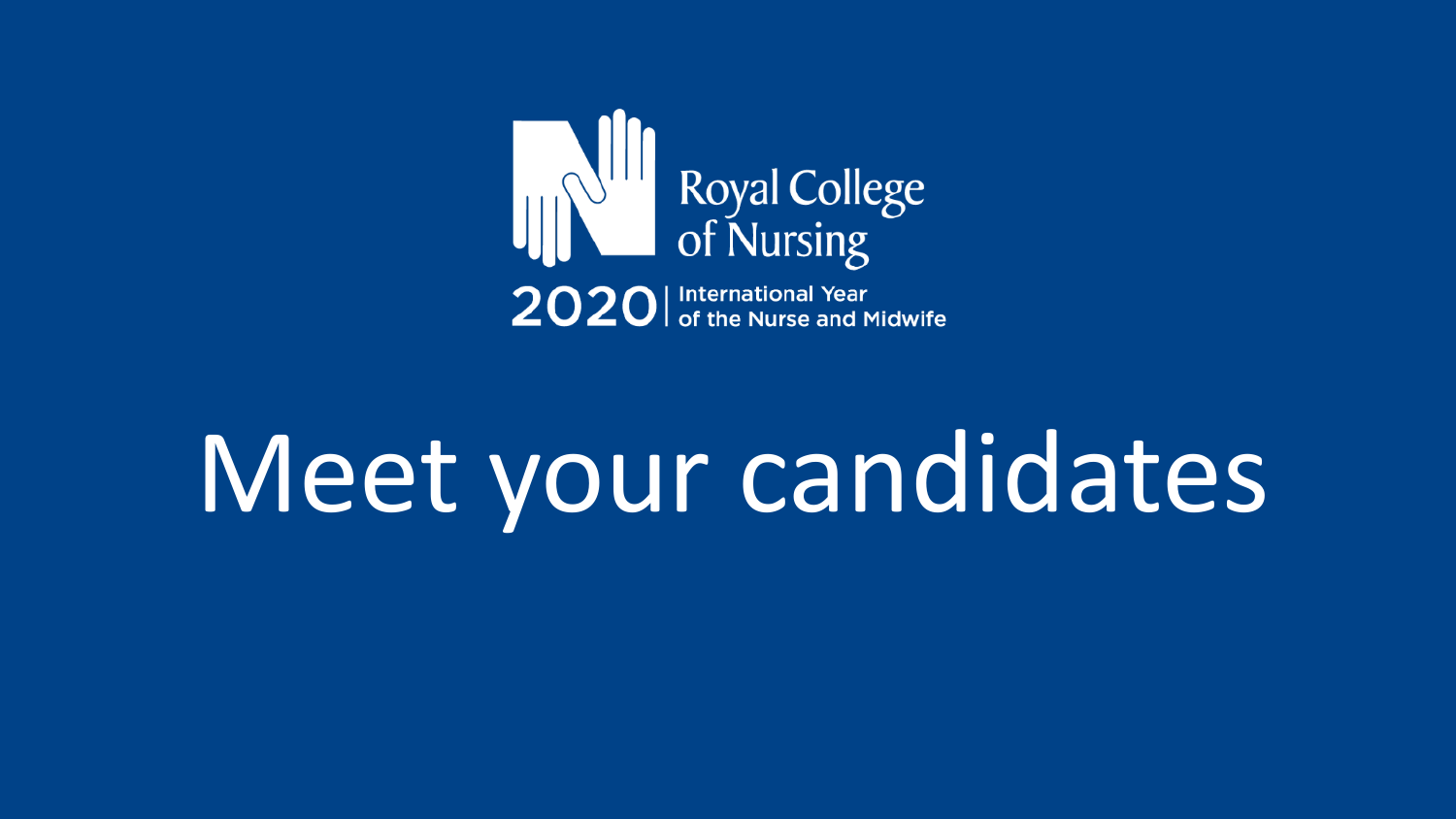## Timeline



- Pre Agenda For Change (A4C) Guernsey nurses had pay parity with UK nurses.
- UK government allowed part of pay awards, to be negotiated on a regional basis.
- This initiated some local direct negotiations for pay.
- During these years nurses constantly raised the issue of pay inequality compared with other public sector workers.
- Our concerns were listened to, however they were ultimately dismissed, as too complicated.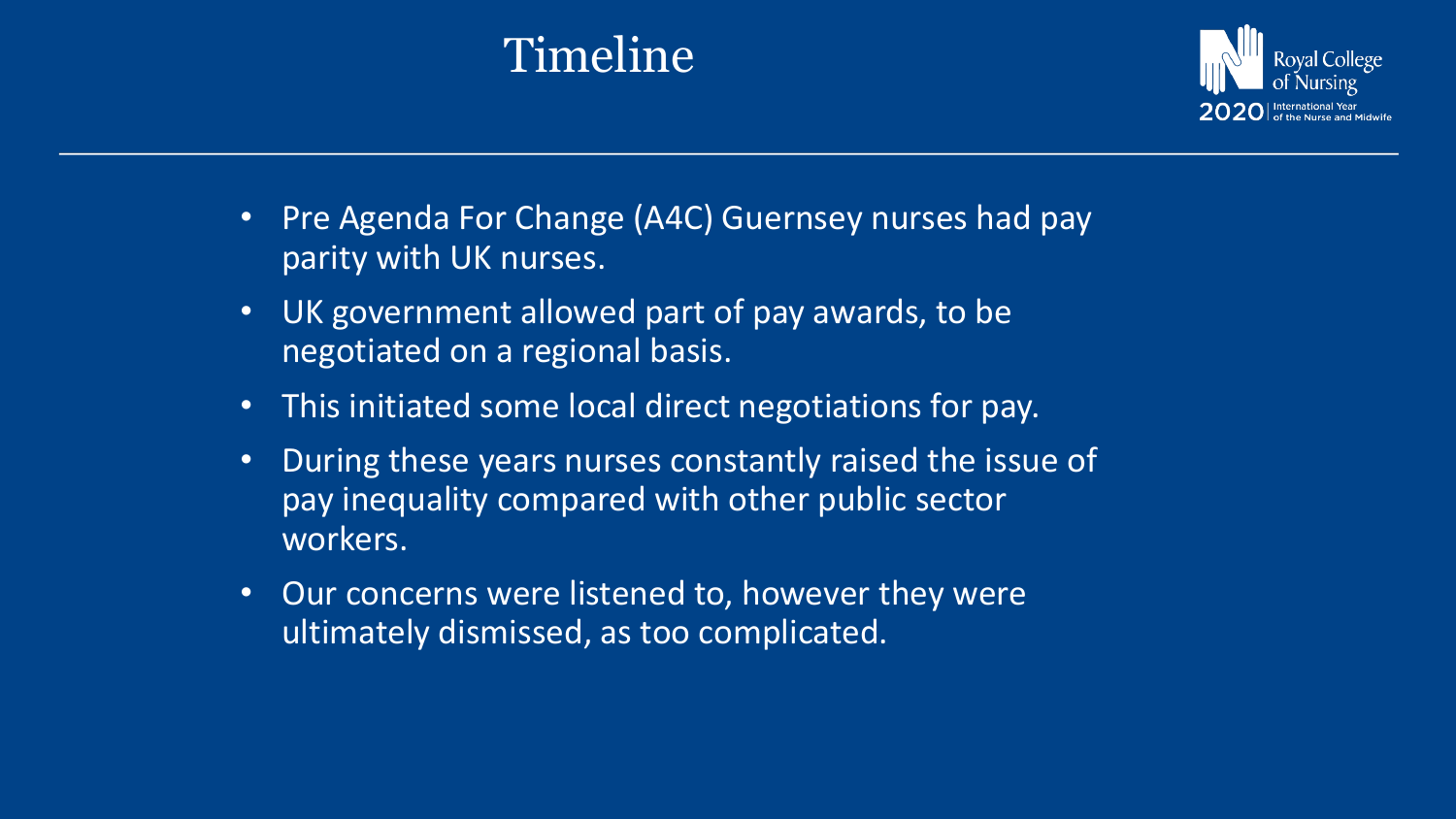

- 2004 A4C introduced.
- Job evaluation scheme, was a way to respond to and counter increasing equal pay challenges, it failed to address the pay disparity.
- 2008 Guernsey nurses agree to break historic pay parity with the UK.
- 2011 Using the A4C job evaluation process, the RCN was able to compare other public sector jobs with nursing jobs.
- Evidence presented to the Public Sector renumeration committee. It demonstrated a pay disparity of between £5,000-£13,000.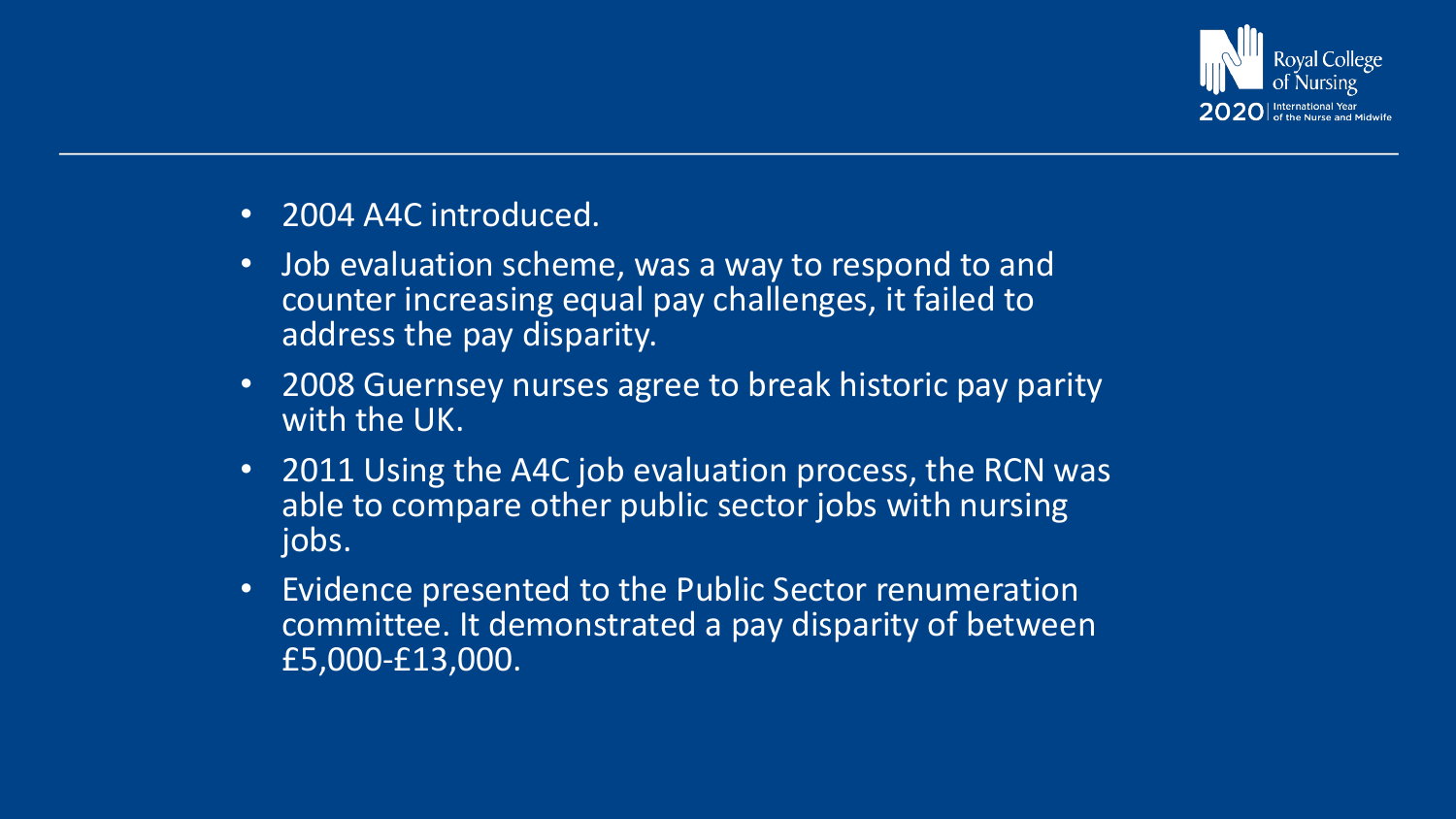

- 2011-2017 No real movement on complex pay inequality
- 2017- 2018 Pay negotiations included a commitment to review nursing
- Royles Report published late 2018, confirming presence of a pay disparity but not quantifying the scale of disparity.
- 2019 Kojima Independent review of public sector pay due to be published late 2019 (still unpublished).
- 2019 pay talks begin revisiting the disparity figures first identified in 2011. A significant disparity up to 63% still existed.
- Early 2020 details of nurses pay disparity shared from Kojima report confirming the huge pay disparity previously identified.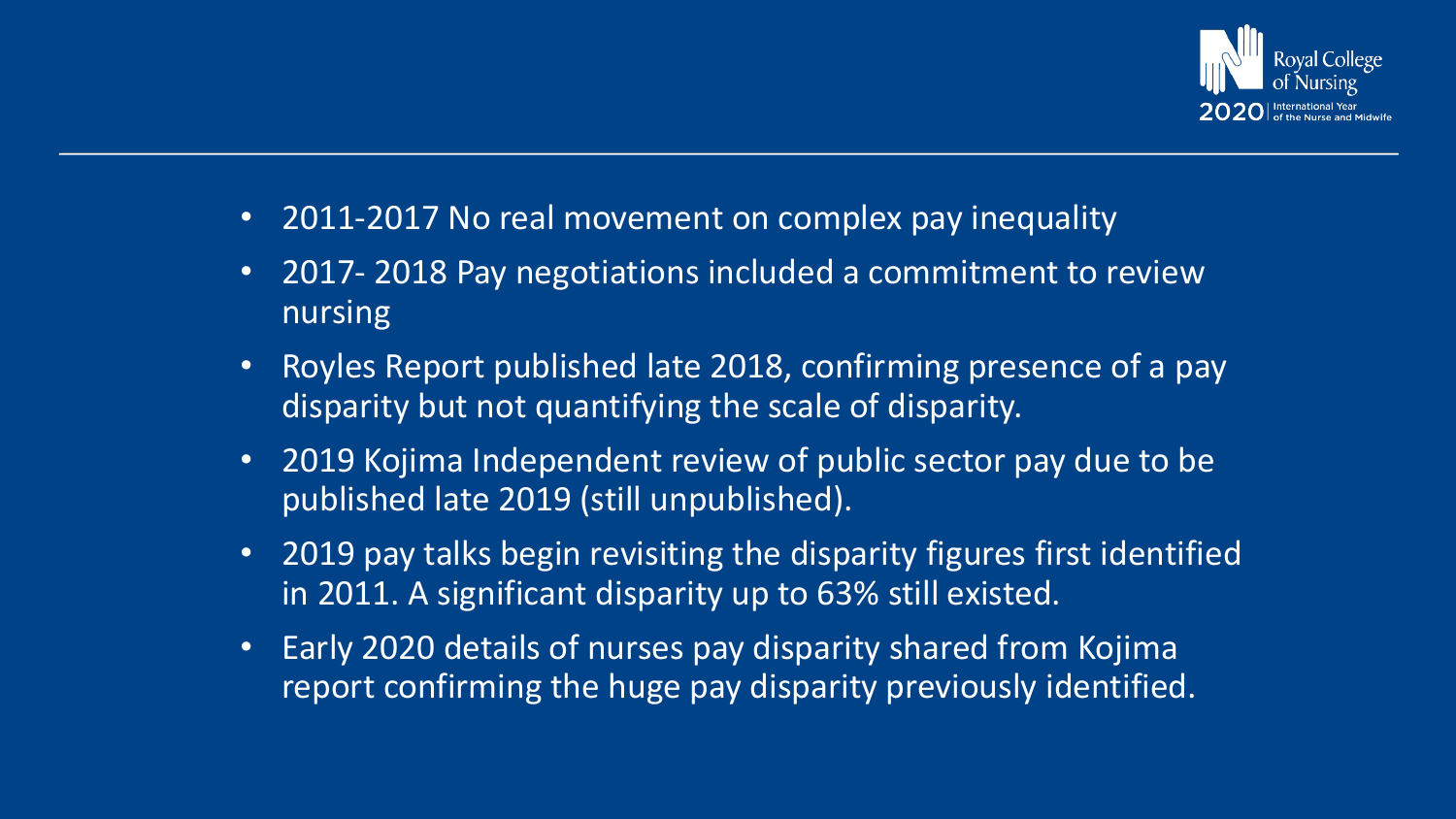

- Nurses sought a commitment to address pay disparity with a front loaded 10% increase for 2019.
- The offer from Policy and Resources (P&R) fell short. These offers were repeatedly and overwhelmingly rejected by nurses.
- RCN ballot to take industrial action including strike action, which was supported by a large majority.
- COVID-19 happened and the RCN called off strike action.
- P&R implemented the previously rejected pay offer of 10% over two years. The pay award does not scratch the surface of the disparity.
- Talks due to recommence tomorrow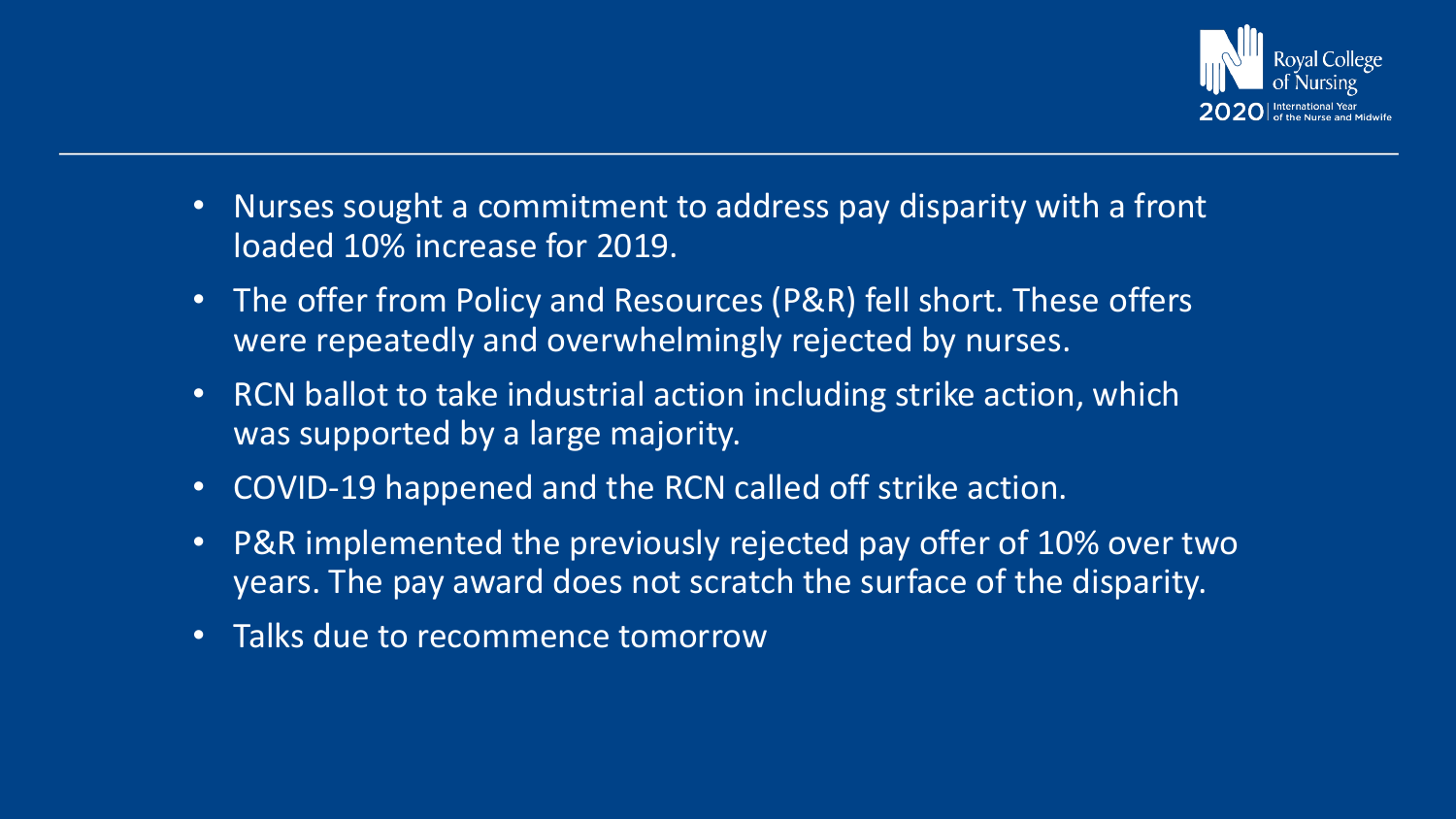## **Our asks**



#### **VALUING NURSING**

Leadership. An immediate commitment to recruit and appoint a Chief Nurse, as recommended by the NMC (2014) extraordinary review, as a matter of urgency.

**Careers.** The promotion of nursing as an attractive career option through a commitment to adequate funding for nurse education and continuing professional development.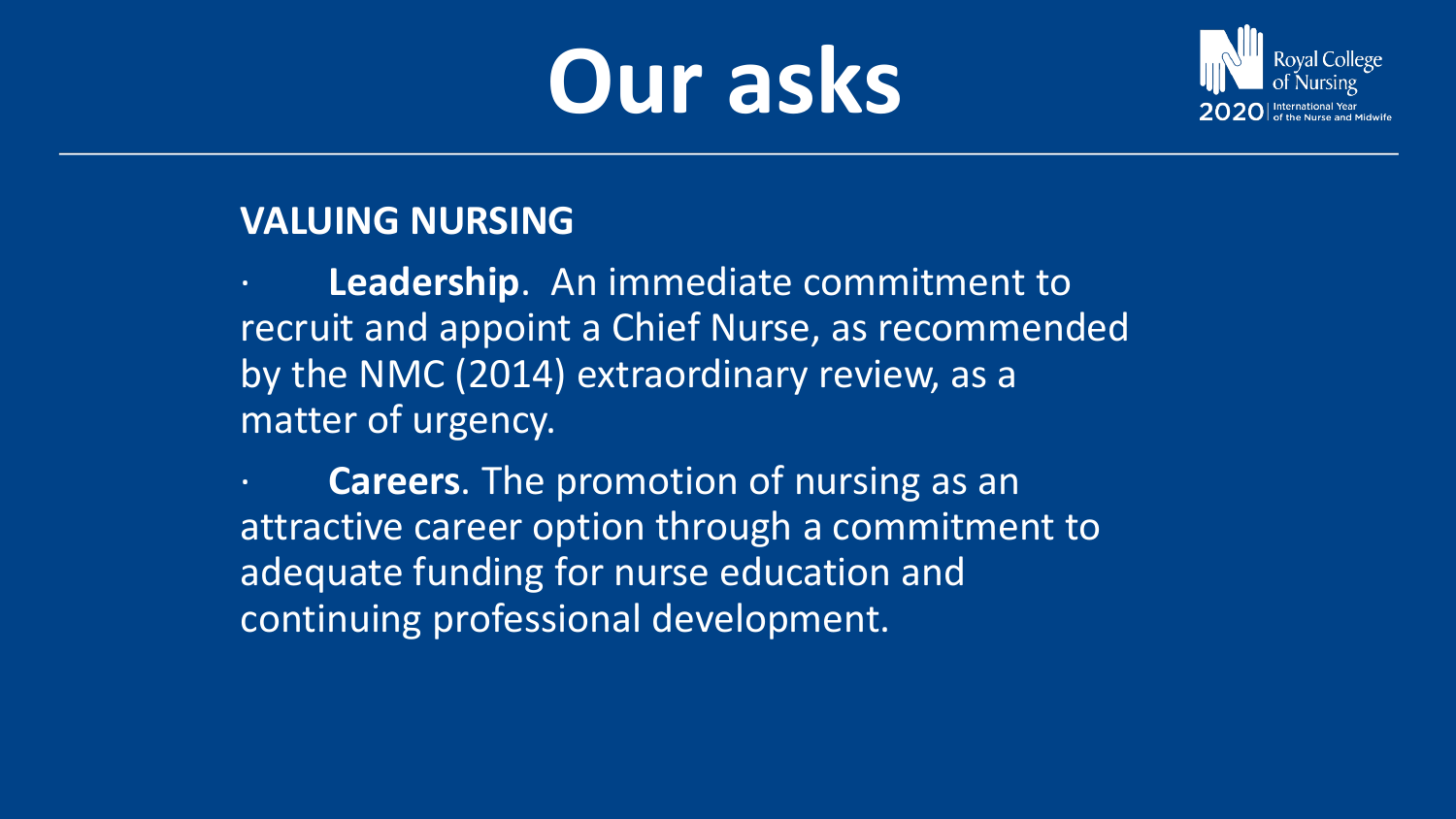

#### **PAY TERMS AND CONDITIONS**

Terms and Conditions review. To review nursing pay terms and conditions using the States commissioned Royles Review (2018) as the basis for discussions in partnership with Trade Unions.

Pay Parity. Eliminate the current inequity in pay experienced by nurses in comparison to other public sector workers, within a three-year period during the first States' term of office.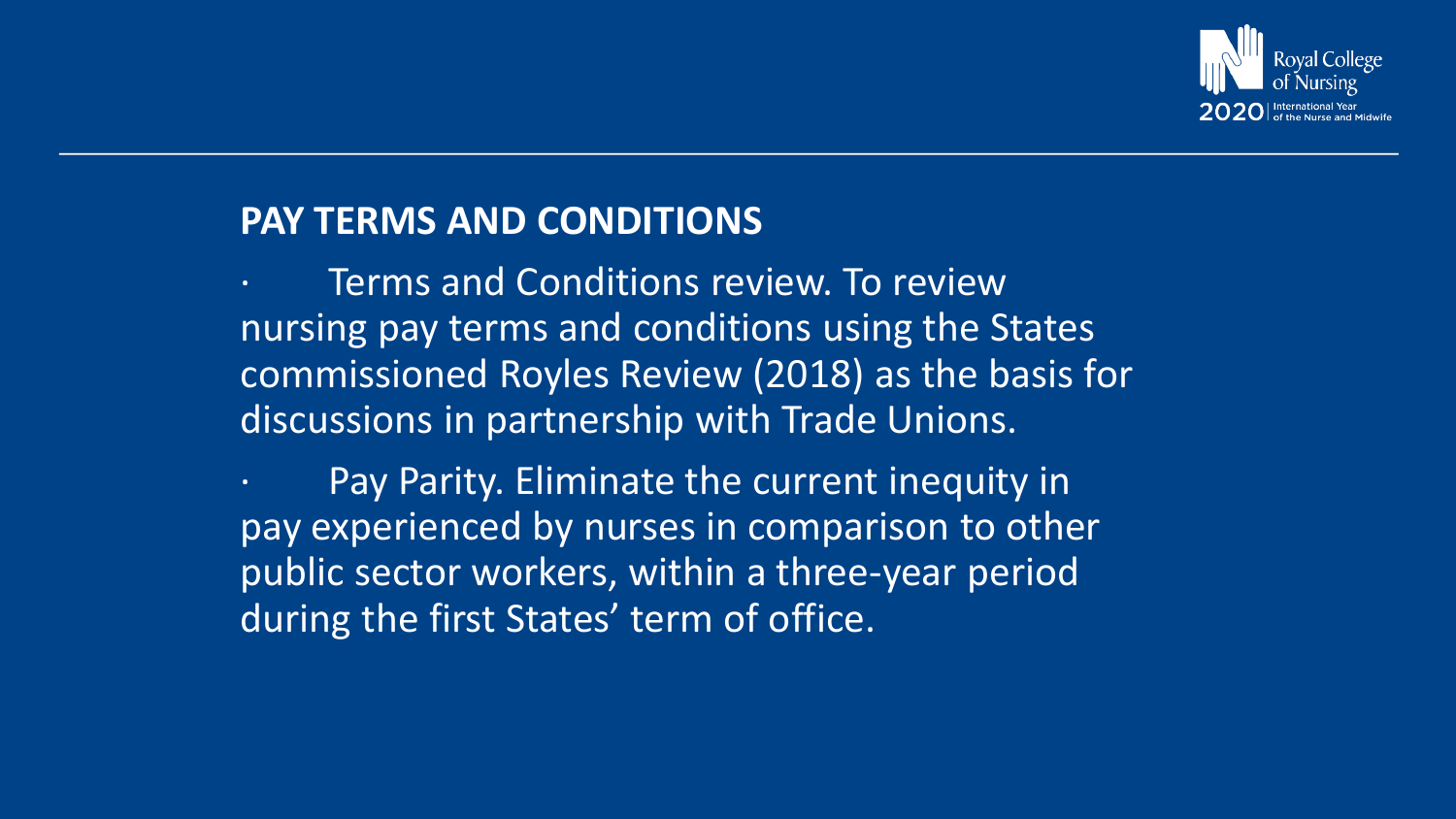

### **HEALTH AND CARE PROVISION**

**Futureproofing.** Provision to be made at strategic and operational levels to accommodate the increasing needs for mental health, learning disability, community & elderly care services.

**Healthcare regulation.** To ensure high quality safe health and care provision in Guernsey, continue development and implementation of an appropriate regulatory framework as approved by the States in 2019.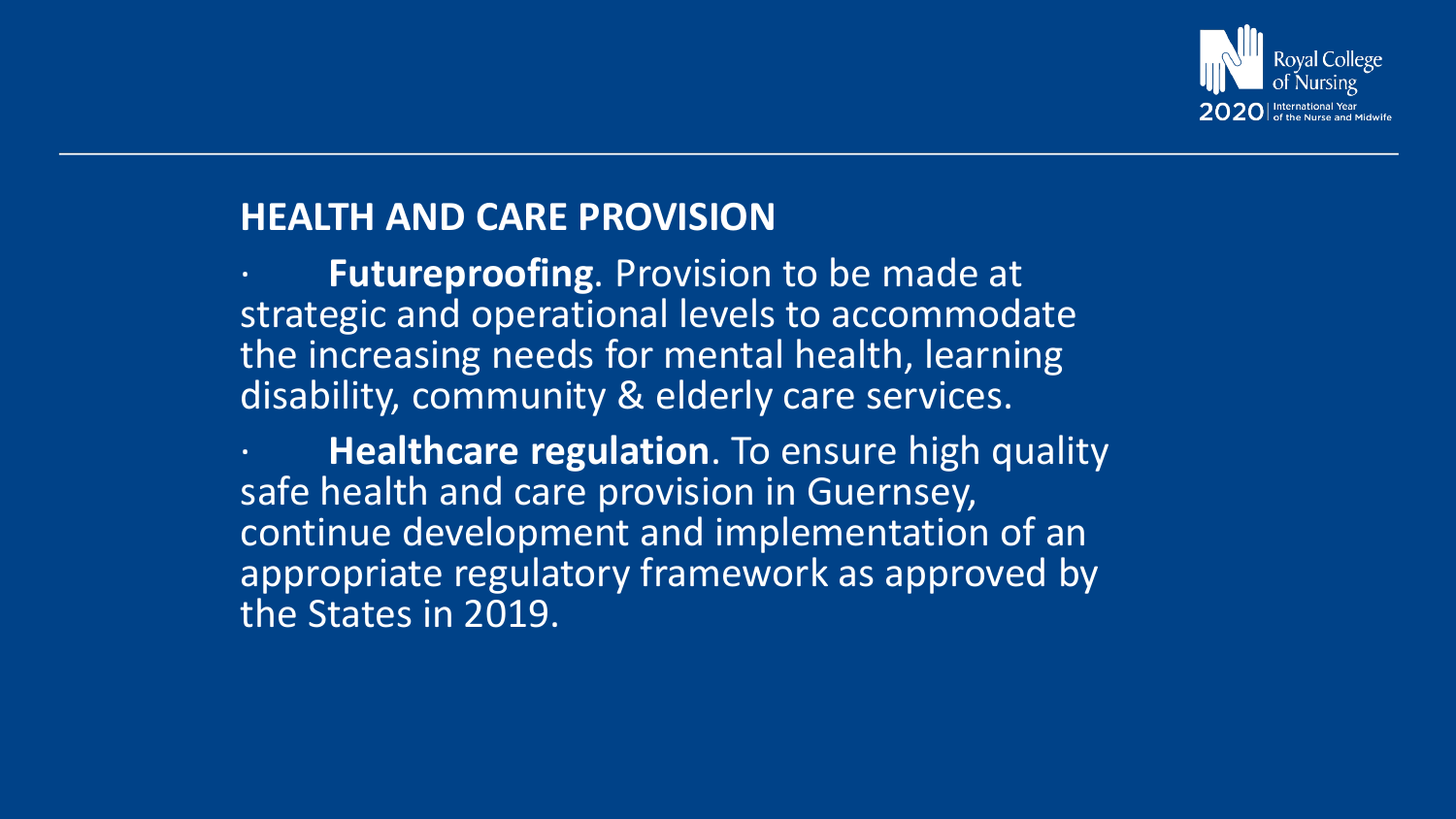